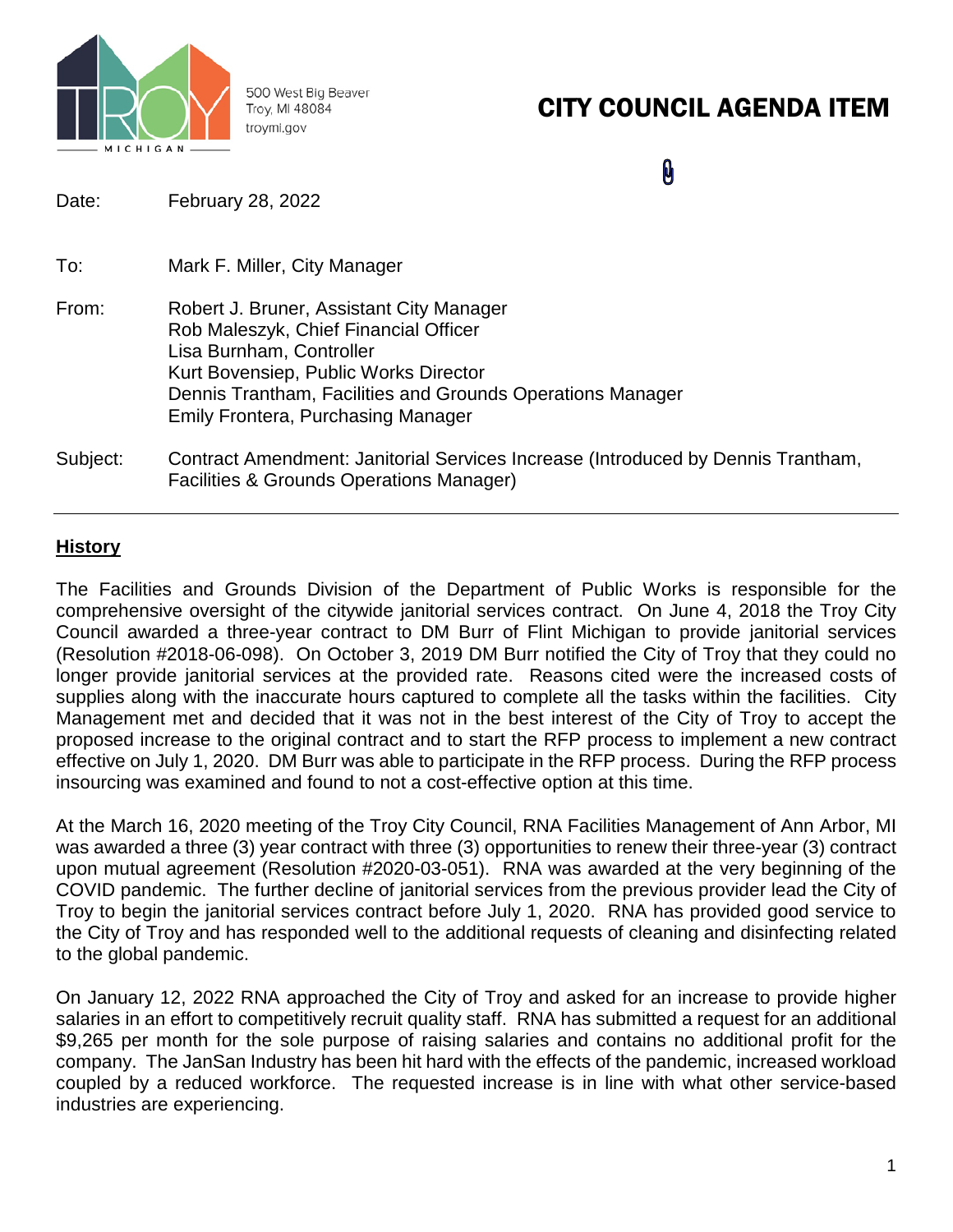

500 West Big Beaver Troy, MI 48084 troymi.gov

## CITY COUNCIL AGENDA ITEM

#### **Purchasing**

- Employment issues and the increasing cost of hourly wages continue to affect the hiring and retention of highly productive employees in every industry.
- Data from the US Bureau of Labor Statistics shows the CPI has increased 1.1 percent over the past two months and is up 7 percent from a year ago.
- Based on the current economic statistics and the high rate of inflation, the City would not benefit in soliciting new proposals for janitorial services.
- RNA Facilities Management continues to provide a best value service for citywide janitorial services and City Management is in mutual agreement with the proposed monthly increase.
- It is in the best interest of the City to amend the contract at the proposed increases of \$9,265 for the remainder of the current contract year and \$9,402.52 for year three, as detailed in the attached letter, effective March 1, 2022.

#### **Financial**

The resulting proposed increase exceeds the FY22 budgeted amount, however, a budget amendment will not be required due to the realized savings from several unfilled custodial positions throughout this fiscal year. The increase in costs will be charged to the various departments and funds.

The increase in cost will be included in the FY23 Budget.

The costs for any additional casual labor or furniture moving are available in the various department operating/capital budgets as needed.

#### **Recommendation**

City Management recommends approving the requested increase of \$9,265 per month for the remainder of the current contract year and \$9,402.52 for year three for Janitorial Services for Proposal A to *RNA Facilities Management* of *Ann Arbor, MI* effective March 1, 2022. It is also recommended that the as needed casual labor and furniture moving rate provided in Price Proposal C be increased by \$3.00 per hour from \$18.00 to \$21.00 effective March 1, 2022.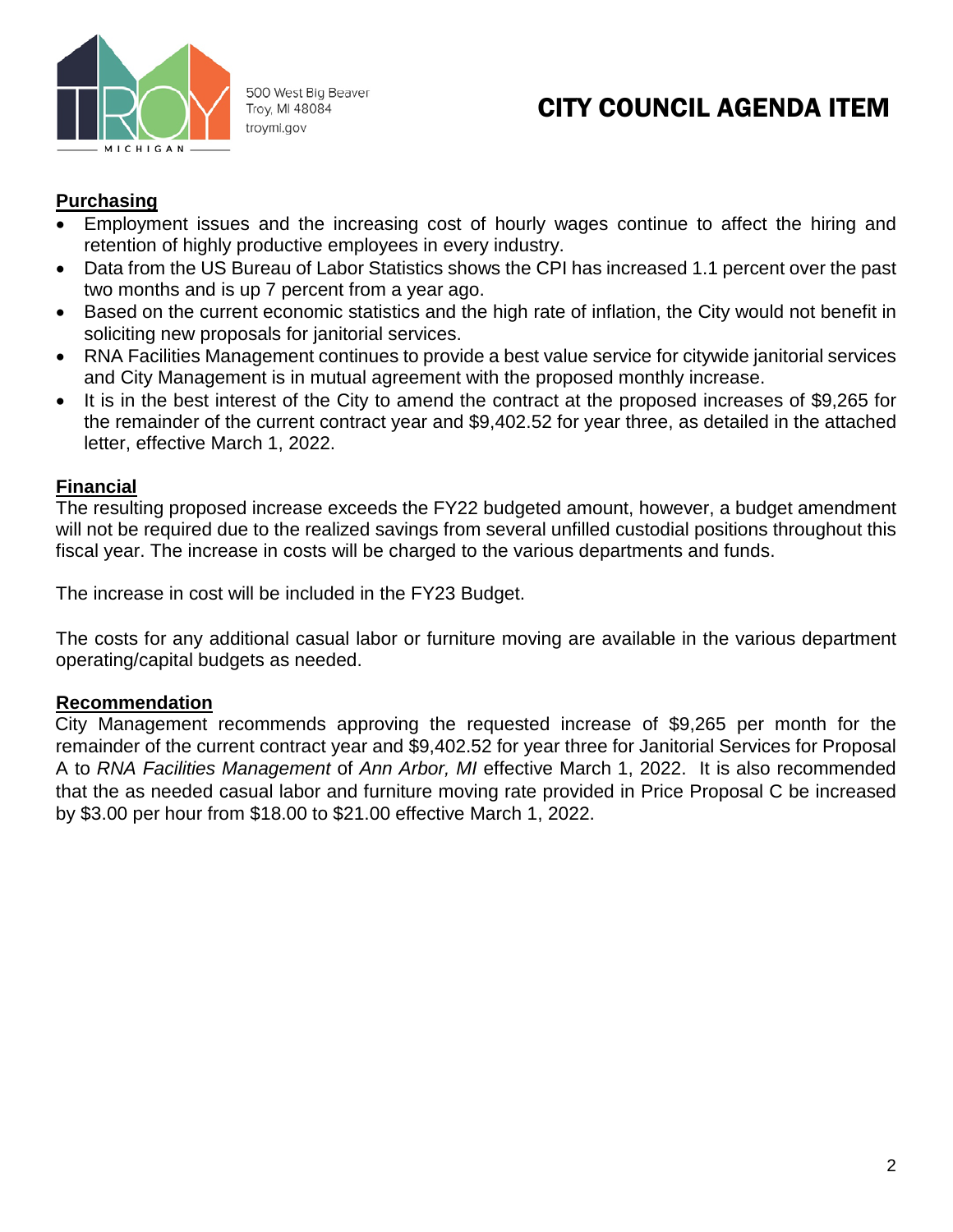

H

Janitorial-Request for Rate Increase





4130 VARSITY DR · STE A | ANN ARBOR, MI 48108 | 734-260-3395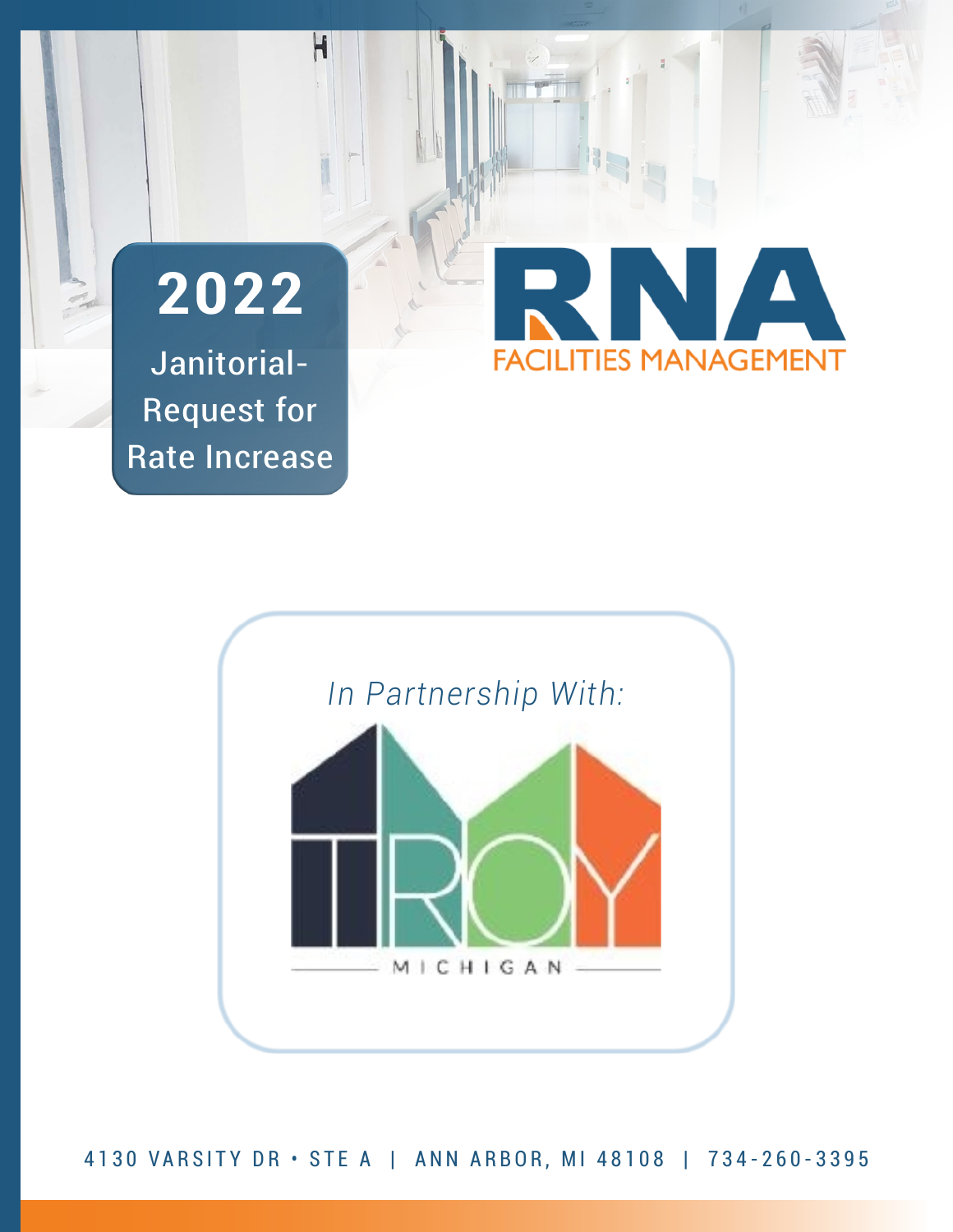**February 10, 2022** 



To Whom It May Concern,

Our highest priority is to continue maintaining the exemplary level of service provided to the City of Troy. May this letter serve as a formal request to increase the monthly custodial rate by +\$9,265.00.

In light of the ever-increasing cost of living, we feel this will positively enhance our Human Resources Department's ongoing quest to recruit and land highproducing staff members for the City by offering more competitive earnings.

The proposed added cost, shared across all 16 City sites, in no way affects our bottom line. A profit motive does not drive this request. We intend it to benefit the employees by increasing their salaries directly. Specifically, weekday employees will bump up to \$15.00 per hour, with weekend staff receiving an elevated rate of \$16.00 per hour. The proposed increases are on the following page for your review.

Your consideration is sincerely appreciated.

Thank you kindly,

Mike Farha Chief Operating Officer 734-260-3395

www.RNAFM.com | Mfarha@rnafm.com





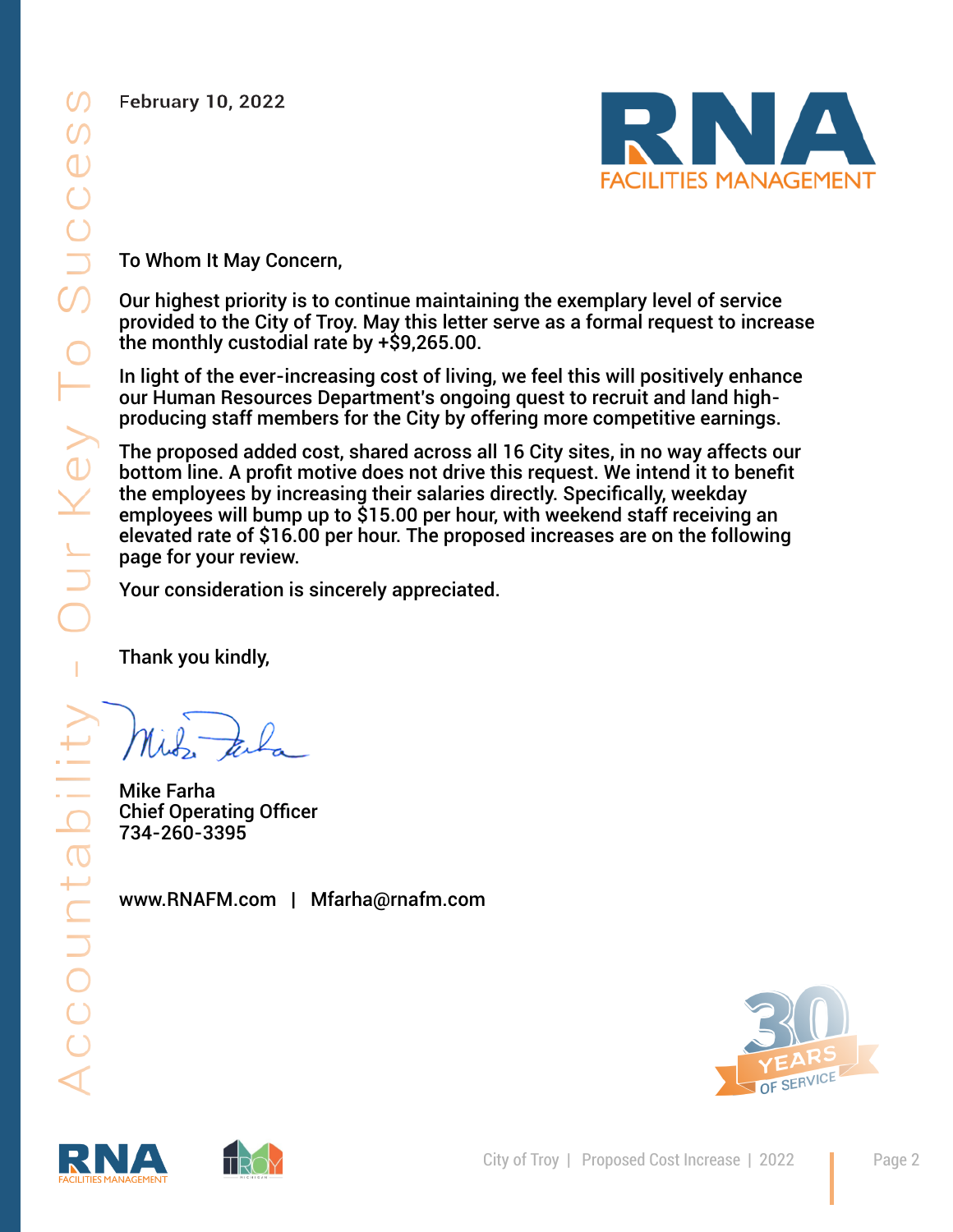### **ORIGINAL COST DETAIL**



# **COST COMPARISONS**

### **PROPOSED NEW RATE**

| #        | <b>CITY FACILITY</b><br>Location                    | Square ft<br>cleaned | <b>Estimated daily</b><br>minimum hours | <b>Monthly Cost</b><br>Year 2 of 3 | <b>Monthly Cost</b><br>Year 3 of 3 |
|----------|-----------------------------------------------------|----------------------|-----------------------------------------|------------------------------------|------------------------------------|
|          | <b>CITY HALL</b>                                    |                      |                                         | \$11,529.00                        | \$11,701.00                        |
| 1.       | 500 W Big Beaver                                    | 49,450               | 22                                      | \$13,192.67                        | \$13,389.49                        |
| 2.       | <b>POLICE DEPARTMENT</b>                            | 55,215               | 24                                      | \$12,511.00                        | \$12,698.00                        |
|          | 500 W Big Beaver                                    |                      |                                         | \$14,316.38                        | \$14,530.36                        |
| 3.       | 52-4 DISTRICT COURT                                 | 29,000               | 14                                      | \$8,464.00                         | \$8,590.00                         |
|          | 520 W Big Beaver                                    |                      |                                         | \$9,685.38                         | \$9,829.57                         |
| 4.<br>5. | <b>LIBRARY</b><br>510 W Big Beaver                  | 44,500               | 10<br>$\overline{4}$                    | \$12,288.00                        | \$12,471.00                        |
|          |                                                     |                      |                                         | \$14,061.20<br>\$1,884.00          | \$14,270.61<br>\$1,912.00          |
|          | <b>DEPARTMENT of PUBLIC WORKS</b><br>4693 Rochester | 9,500                |                                         | \$2,155.87                         | \$2,187.91                         |
| 6.       | <b>PARKS GARAGE</b>                                 |                      | $\overline{2}$                          | \$471.00                           | \$478.00                           |
|          | 4695 Rochester                                      | 1,800                |                                         | \$538.97                           | \$546.98                           |
| 7.       | <b>TRANSIT CENTER</b>                               |                      |                                         | \$477.00                           | \$484.00                           |
|          | 1201 Doyle                                          | 2,600                | 1.5                                     | \$545.83                           | \$553.84                           |
| 8.       | <b>FIRE STATION 1</b>                               |                      | $\overline{2}$                          | \$419.00                           | \$425.00                           |
|          | 1019 E Big Beaver                                   | 2,175                |                                         | \$479.46                           | \$486.33                           |
| 9.       | <b>FIRE STATION 2</b>                               | 2,320                | $\overline{2}$                          | \$446.00                           | \$452.00                           |
|          | 5600 Livernois                                      |                      |                                         | \$510.36                           | \$517.23                           |
| 10.      | <b>FIRE STATION 3</b>                               | 3,000                | $\overline{2}$                          | \$577.00                           | \$585.00                           |
|          | 2400 W Big Beaver                                   |                      |                                         | \$660.26                           | \$669.42                           |
| 11.      | <b>FIRE STATION 4</b>                               | 5,900                | 3                                       | \$1,136.00                         | \$1,153.00                         |
|          | 2117 E Maple                                        |                      |                                         | \$1,299.93                         | \$1,319.38                         |
| 12.      | <b>FIRE STATION 5</b><br>6399 John R                | 2,000                | 1.5                                     | \$384.00<br>\$439.41               | \$389.00<br>\$445.13               |
| 13.      | <b>FIRE STATION 6</b>                               | 1,920                |                                         | \$369.00                           | \$374.00                           |
|          | 5901 Coolidge                                       |                      | 1.5                                     | \$422.25                           | \$427.97                           |
| 14.      | <b>FIRE/POLICE TRAINING CENTER</b>                  | 6,915                | $2.5\,$                                 | \$996.00                           | \$1,010.00                         |
|          | 4850 John R                                         |                      |                                         | \$1,139.73                         | \$1,155.75                         |
| 15.      | <b>COMMUNITY CENTER</b><br>3179 Livernois           | 53,045               | 33                                      | \$11,261.00                        | \$11,429.00                        |
|          |                                                     |                      |                                         | \$12,886.00                        | \$13,078.24                        |
| 16.      | <b>STAGE NATURE CENTER</b>                          | 8,100                | 2.5                                     | \$993.00                           | \$1,007.00                         |
|          | 6685 Coolidge                                       |                      |                                         | \$1,136.29                         | \$1,152.31                         |
|          | MONTHLY COST FOR JANITORIAL SERVICES LOCATIONS 1-16 | \$64,205.00          | \$65,158.00                             |                                    |                                    |
|          |                                                     | \$73,470.00          | \$74,560.52                             |                                    |                                    |

# **MONTHLY COST DIFFERENCE:**

**+\$9,265.00**

**+\$9,402.52**